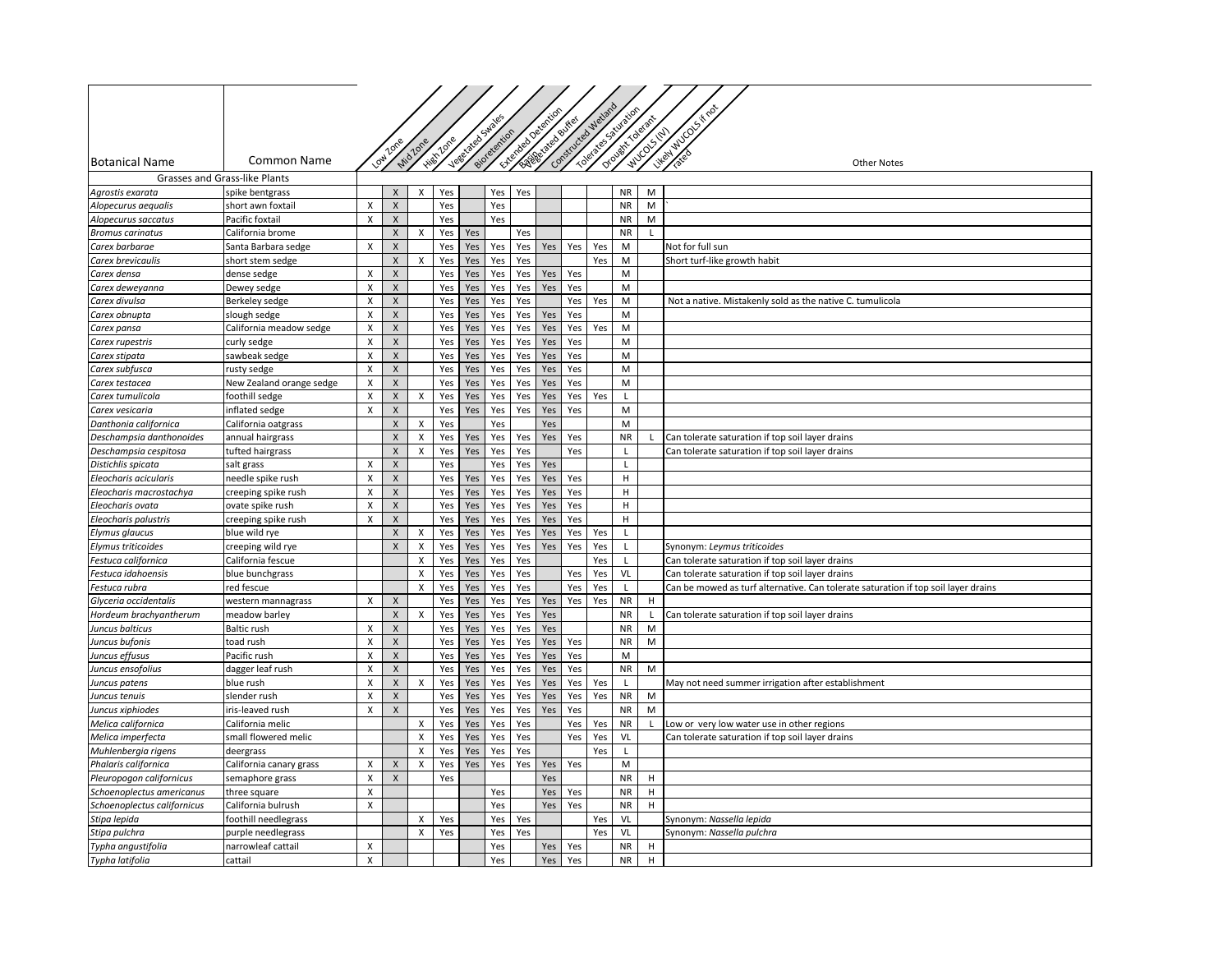| <b>Botanical Name</b>     | <b>Common Name</b>       |              | Low Zone                  | Mid Zone | High Zone | User de la Sudde | Biotechion | <b>Charles Development</b> |     |     | Contractor de distribution | Orought Tolerant | <b>MUCOS</b> | Likely Muco's<br><b>Other Notes</b> |
|---------------------------|--------------------------|--------------|---------------------------|----------|-----------|------------------|------------|----------------------------|-----|-----|----------------------------|------------------|--------------|-------------------------------------|
|                           | <b>Herbaceous Plants</b> |              |                           |          |           |                  |            |                            |     |     |                            |                  |              |                                     |
| Achilea millefolium       | CA Native cultivars      |              |                           | x        | Yes       | Yes              |            |                            |     |     | Yes                        |                  |              |                                     |
| Achilea millefolium       | non-native cultivars     |              |                           | X        | Yes       | Yes              |            |                            |     |     |                            | M                |              |                                     |
| Aster sp.                 | aster                    |              | X                         | X        | Yes       | Yes              |            | Yes                        |     |     |                            | M                |              |                                     |
| Athyrium filix-femina     | lady fern                |              | X                         |          | Yes       | Yes              |            | Yes                        |     |     |                            | M                |              | For use in shade only               |
| <b>Blechnum</b> spicant   | deer fern                |              | $\mathsf{x}$              |          | Yes       | Yes              | Yes        | Yes                        |     |     | Yes                        |                  |              | For use in shade only               |
| Camassia leichtilinii     | camas lily               | X            | $\boldsymbol{\mathsf{x}}$ |          | Yes       | Yes              | Yes        |                            |     |     |                            | <b>NR</b>        | M            |                                     |
| Camassia quamash          | common camas             | X            | $\mathsf{x}$              |          | Yes       | Yes              | Yes        |                            |     |     |                            | M                |              |                                     |
| Epilobium canum           | California fuschia       |              |                           | X        | Yes       | Yes              |            | Yes*                       |     |     | Yes                        |                  |              |                                     |
| Eriogonum fasciculatum    | flattop buckwheat        |              |                           | x        | Yes       | Yes              |            |                            |     |     | Yes                        |                  |              |                                     |
| Eschscholzia californica  | California poppy         |              |                           | X        | Yes       | Yes              |            |                            |     |     | Yes                        | VL               |              |                                     |
| Fragaria chiloensis       | beach strawberry         |              |                           | X        | Yes       | Yes              |            | Yes                        |     | Yes | Yes                        | M                |              |                                     |
| Iris douglasiana          | Douglas iris             |              | $\mathsf{x}$              |          | Yes       | Yes              |            | Yes                        |     | Yes | Yes                        |                  |              |                                     |
| Lupinus bicolor           | miniature lupine         |              |                           |          | Yes       | Yes              |            | Yes                        |     | Yes | Yes                        | <b>NR</b>        |              | Tolerates saturation in winter only |
| Lupinus polyphyllus       | large leaf lupine        |              | $\boldsymbol{\mathsf{X}}$ |          | Yes       | Yes              |            | Yes                        |     | Yes |                            | н                |              | similar to Russell hybrids          |
| Mimulus guttatus          | seep monkey flower       | X            | X                         |          | Yes       |                  | Yes        |                            | Yes | Yes |                            | H                |              |                                     |
| Polypodium californicum   | California polypody      |              | $\boldsymbol{\mathsf{X}}$ | X        | Yes       | Yes              |            | Yes                        |     |     | Yes                        | VL               |              |                                     |
| Polypodium glycrrhiza     | licorice fern            |              | X                         |          | Yes       | Yes              |            | Yes                        |     |     | Yes                        | <b>NR</b>        |              |                                     |
| Polystichum californicum  | California sword fern    | X            | $\mathsf{X}$              | X        | Yes       | Yes              | Yes        | Yes                        | Yes | Yes | Yes                        | M                |              |                                     |
| Polystichum munitum       | western sword fern       | $\mathsf{x}$ | X                         |          | Yes       | Yes              | Yes        | Yes                        | Yes | Yes |                            | M                |              |                                     |
| Pteridium aquilinum       | bracken fern             |              | $\mathsf{X}$              | X        | Yes       | Yes              | Yes        | Yes                        |     |     |                            | <b>NR</b>        | M            |                                     |
| Sisyrinchium bellum       | blue-eyed grass          |              |                           | X        | Yes       | Yes              |            | Yes                        |     | Yes | Yes                        | VL               |              |                                     |
| Sisyrinchium californicum | yellow-eyed grass        |              | $\mathsf{X}$              |          | Yes       | Yes              |            | Yes                        |     | Yes |                            | M                |              |                                     |
| Veronica liwanensis       | speedwell                |              |                           | x        | Yes       | Yes              |            | Yes                        |     |     |                            | M                |              |                                     |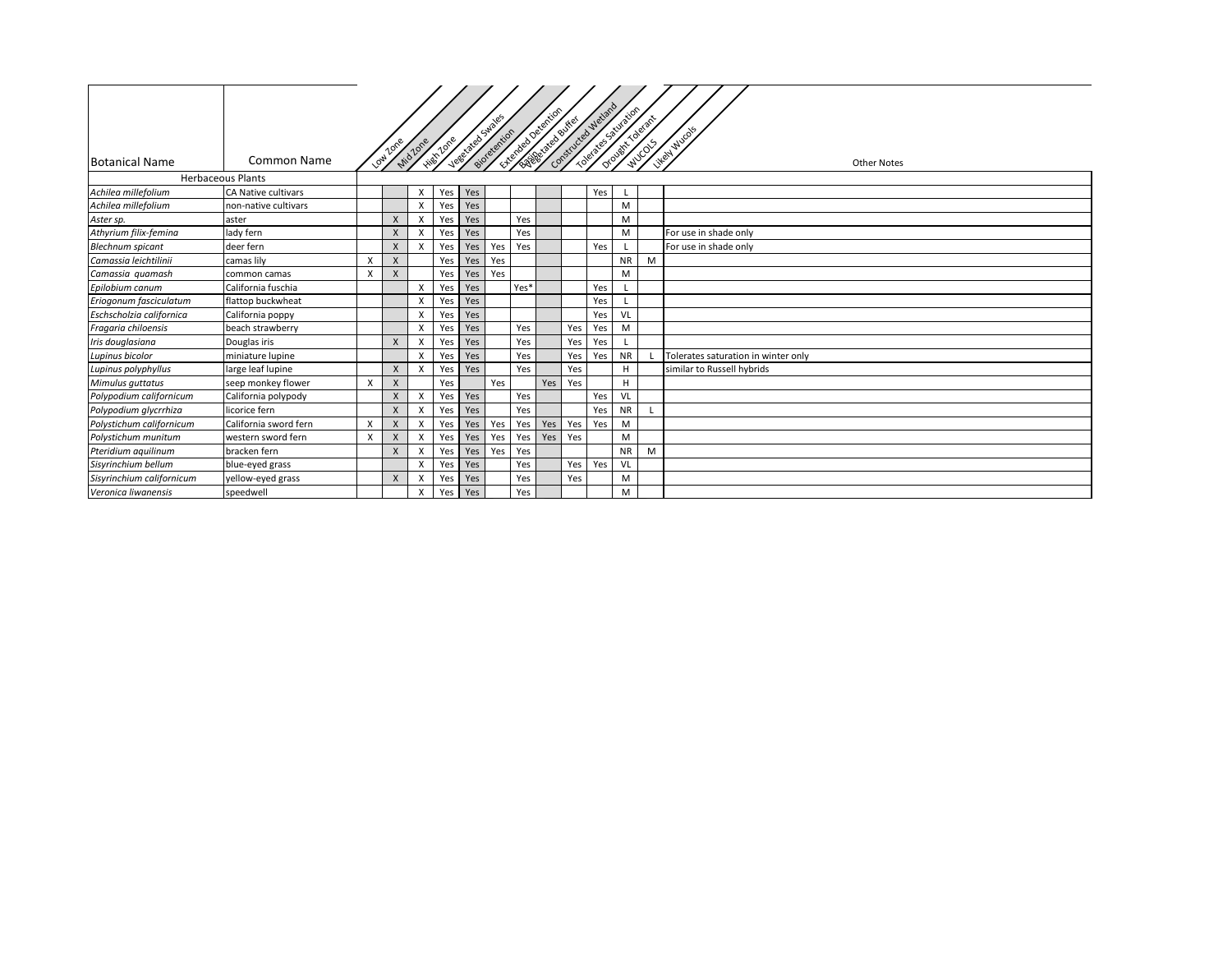|                              |                            |   | Low Zone     | Mid Zone                  | <b>High Zone</b> | Vegetäted Stric | sideterrion | Liverage of equilibri |     | <b>Contract Service /</b> | Constructed Welland<br>Toerate Sauraids | Orowit Toelant |    | Likely Mic OCS                                          |
|------------------------------|----------------------------|---|--------------|---------------------------|------------------|-----------------|-------------|-----------------------|-----|---------------------------|-----------------------------------------|----------------|----|---------------------------------------------------------|
| <b>Botanical Name</b>        | Common Name                |   |              |                           |                  |                 |             |                       |     |                           |                                         |                |    | <b>Other Notes</b>                                      |
|                              | Shrubs                     |   |              |                           |                  |                 |             |                       |     |                           |                                         |                |    |                                                         |
| Acmispon glaber              | deerweed                   |   |              | X                         | Yes              | Yes             |             | Yes                   |     |                           | Yes                                     | VL             |    | Formerly known as Lotus scoparius                       |
| Amelanchier alnifolia        | western serviceberry       |   |              |                           |                  |                 |             |                       |     |                           |                                         | M              |    |                                                         |
| Arctostaphylos manzanita     | common manzanita           |   |              | X                         |                  | Yes             |             | Yes                   |     |                           | Yes                                     | VL             |    | Hybrids are considered low water-use                    |
| Arctostaphylos uva-ursi      | manzanita 'Emerald Carpet' |   |              | X                         |                  | Yes             |             |                       |     |                           | Yes                                     | $\mathsf{L}$   |    |                                                         |
| <b>Baccharis pillularis</b>  | coyote brush               |   | X            | X                         | Yes              | Yes             |             | Yes                   |     |                           | Yes                                     | $\mathsf{L}$   |    |                                                         |
| <b>Baccharis salicifolia</b> | mulefat                    |   | X            | X                         | Yes              | Yes             | Yes         | Yes                   | Yes | Yes                       | Yes                                     | L              |    |                                                         |
| Berberis aquifolium          | Oregon grape               |   | X            | $\boldsymbol{\mathsf{X}}$ | Yes              | Yes             |             | Yes                   |     |                           |                                         | M              |    | Variety repens is considered low water-use              |
| Berberis pinnata             | California barberry        |   |              | Х                         | Yes              | Yes             |             | Yes                   |     |                           | Yes                                     |                |    | Formerly known as Mahonia pinnata                       |
| Calycanthus occidentalis     | Western spicebush          |   | X            | X                         | Yes              | Yes             |             | Yes                   |     | Yes                       | Yes                                     |                |    |                                                         |
| Ceanothus sp                 | California lilac           |   |              | X                         | Yes              |                 |             | Yes                   |     |                           | Yes                                     | L              |    | Most species and cultivars ore considered low water-use |
| Cercis occidentalis          | redbud                     |   |              | X                         | Yes              |                 |             | Yes                   |     |                           | Yes                                     | VL             |    |                                                         |
| Cornus sp                    | dogwood                    |   | X            | X                         | Yes              | Yes             | Yes         | Yes                   |     | Yes                       | Yes                                     | M              |    |                                                         |
| Cornus sericea               | dogwood                    |   | $\mathsf{X}$ | х                         | Yes              | Yes             | Yes         | Yes                   |     | Yes                       |                                         | н              |    |                                                         |
| Cornus stolonifera           | redtwig dogwood            |   | $\pmb{\chi}$ |                           | Yes              | Yes             | Yes         | Yes                   |     | Yes                       |                                         | н              |    |                                                         |
| Frangula californica         | coffee berry               |   |              | X                         | Yes              |                 |             | Yes                   |     |                           | Yes                                     | $\mathsf{L}$   |    | Also known as Rhamnus californica                       |
| Hebe 'Autumn Glory'          | hebe                       |   | $\mathsf{X}$ | $\mathsf{X}$              | Yes              | Yes             |             | Yes                   |     |                           |                                         | M              |    |                                                         |
| Heteromeles arbutifolia      | toyon                      |   | $\mathsf{X}$ | X                         | Yes              | Yes             |             | Yes                   |     | Yes                       | Yes                                     | L              |    |                                                         |
| Holodiscus discolor          | ocean spray                |   |              | X                         | Yes              | Yes             |             | Yes                   |     |                           | Yes                                     | $\mathsf{L}$   |    |                                                         |
| Lonicera involucrata         | twinberry                  |   |              | X                         | Yes              | Yes             |             |                       |     |                           | Yes                                     | L              |    | similar to L. hispidula                                 |
| Mimulus aurantiacus          | sticky monkey flower       |   | X            | X                         | Yes              | Yes             | Yes         | Yes                   |     | Yes                       |                                         | VL             |    |                                                         |
| Mimulus cardinalis           | scarlet monkey flower      |   | X            | Х                         | Yes              | Yes             | Yes         | Yes                   |     | Yes                       | Yes                                     | L.             |    |                                                         |
| Morella californica          | wax myrtle                 |   |              | $\mathsf{x}$              | Yes              | Yes             |             | Yes                   |     |                           | Yes                                     | M              |    | Formerly known as Myrica californica                    |
| Oemleria cerasiformis        | Indian plum                |   | X            | Х                         | Yes              | Yes             |             | Yes                   |     |                           |                                         | M              |    |                                                         |
| Philadelphus lewisii         | mock orange                |   | X            | X                         | Yes              | Yes             |             | Yes                   |     |                           |                                         | M              |    |                                                         |
| Philadelphus mexicanus       | evergreen mock orange      |   | X            | X                         | Yes              | Yes             |             | Yes                   |     |                           |                                         | $\mathbf{I}$   |    |                                                         |
| Physocarpus capitatus        | Pacific ninebark           |   | $\pmb{\chi}$ | X                         | Yes              | Yes             |             | Yes                   |     |                           | Yes                                     | <b>NR</b>      | L. |                                                         |
| <b>Ribes aureum</b>          | golden currant             |   | X            | X                         | Yes              |                 |             | Yes                   |     |                           | Yes                                     | L              |    |                                                         |
| Ribes sanguineum             | red flowering currant      |   | X            | X                         | Tes              |                 |             | Yes                   |     |                           | Yes                                     | L              |    |                                                         |
| Rosa californica             | California wild rose       |   | $\mathsf{X}$ | X                         | Yes              | Yes             |             | Yes                   |     |                           | Yes                                     |                |    |                                                         |
| Rosa nutkana                 | Nootka rose                |   | $\mathsf{X}$ | X                         | Yes              | Yes             |             | Yes                   |     |                           | Yes                                     | $\mathbf{L}$   |    |                                                         |
| Rosemarinus officinalis      | rosemary                   |   |              | X                         | Yes              |                 |             | Yes <sup>*</sup>      |     |                           | Yes                                     | L              |    |                                                         |
| Rubus ursinus                | California blackberry      |   | $\mathsf{X}$ | X                         | Yes              |                 |             | Yes                   |     |                           | Yes                                     | $\mathsf{L}$   |    |                                                         |
| Salvia clevelandii           | Cleveland sage             |   |              | X                         | Yes              |                 |             | Yes <sup>*</sup>      |     |                           | Yes                                     | L              |    |                                                         |
| Sambucus cerulea             | blue elderberry            |   | $\mathsf{X}$ | $\boldsymbol{\mathsf{X}}$ | Yes              | Yes             | Yes         | Yes                   |     | Yes                       | Yes                                     | L              |    |                                                         |
| Sambucus mexicana            | western elderberry         |   | $\mathsf{X}$ | X                         | Yes              | Yes             | Yes         | Yes                   |     | Yes                       | Yes                                     | L              |    |                                                         |
| Sambucus racemosa            | red elderberry             |   | $\pmb{\chi}$ | X                         | Yes              | Yes             | Yes         | Yes                   |     | Yes                       | Yes                                     | $\mathsf{L}$   |    |                                                         |
| Spirea douglasii             | Douglas spirea             |   |              |                           | Yes              | Yes             |             | Yes                   |     |                           | Yes                                     | M              |    |                                                         |
| Symphoricarpos albus         | snowberry                  |   | X            | X                         | Yes              | Yes             | Yes         | Yes                   |     | Yes                       | Yes                                     | M              |    | For use in shade only                                   |
| Viburnum edule               | highbush cranberry         | X | X            | $\pmb{\chi}$              | Yes              | Yes             | Yes         | Yes                   |     | Yes                       | Yes                                     | <b>NR</b>      | L. |                                                         |